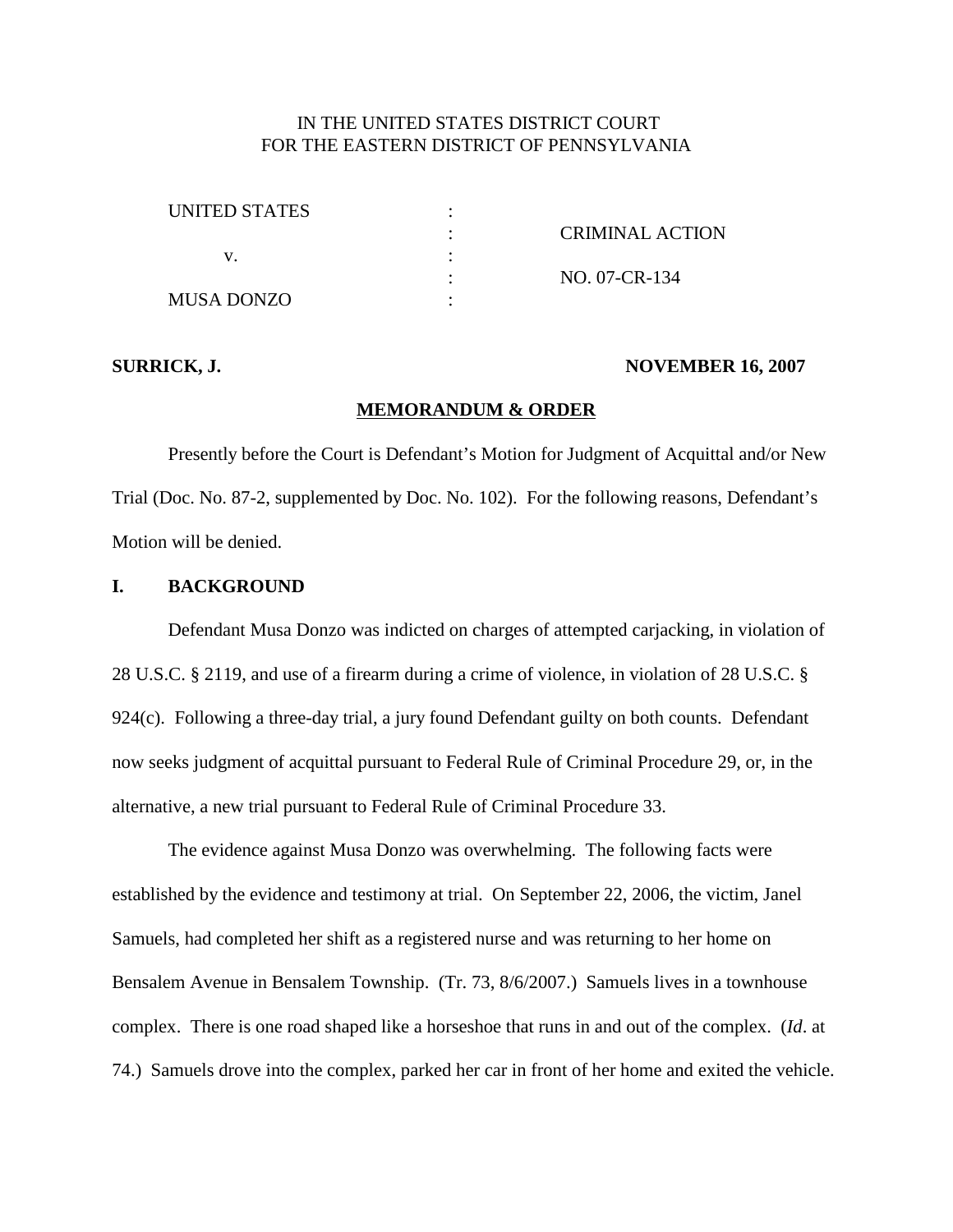(*Id*.) As she exited the car, she was approached by two men, Defendant Musa Donzo and codefendant Joseph Jarlee. <sup>1</sup> (*Id*.) Defendant asked Samuels where he could find a bus to West Philadelphia. (*Id*. at 75.) Samuels informed him that he would have to leave the complex to catch such a bus. (*Id*.) Samuels testified that she was afraid at this point and was trying to move toward her house as she spoke. (*Id*.) Samuels told Defendant that she wanted to get home to her husband, who was waiting for her. (*Id*. at 75-76.) Defendant was within an arm's length of the victim and replied, "what husband?" (*Id*. at 76.) Defendant then drew a gun from the front of his pants, clicked it twice, and placed the gun against Samuels' head. (*Id*. at 76.) Defendant demanded that Samuels give him her pocketbook. (*Id*. at 78.) Samuels handed the pocketbook and her car keys to Defendant. (*Id*.) Defendant took the car keys and Jarlee took her pocketbook. (*Id*. at 77-78.) Defendant and Jarlee then got into Samuels' BMW and attempted to start the vehicle. (*Id*. at 79.) The car would not start. (*Id*. at 79, 81). When Defendant and Jarlee were unable to start the car, they fled. (*Id*. at 83.)

At trial, Samuels identified Defendant as the man who attempted to steal her car. (*Id*. at 76.) She was positive in her identification. (*Id*. at 77, 79.) Her identification at trial was consistent with her prior identifications of Defendant at an earlier court proceeding and during a photo-lineup presented to her by Bensalem police on October 9, 2006. (*Id*. at 83; Gov't Ex. 1.) Samuels testified that at the photo array Defendant's picture "jumped out" at her and that she was absolutely certain about his identity. (Tr. 85-86, 8/6/2007.) Samuels also identified her assailant as having a Liberian accent. (*Id*. at 115.) She is familiar with that accent because she frequently

 $1$  Jarlee entered into a cooperation plea agreement with the government and testified against Defendant at trial.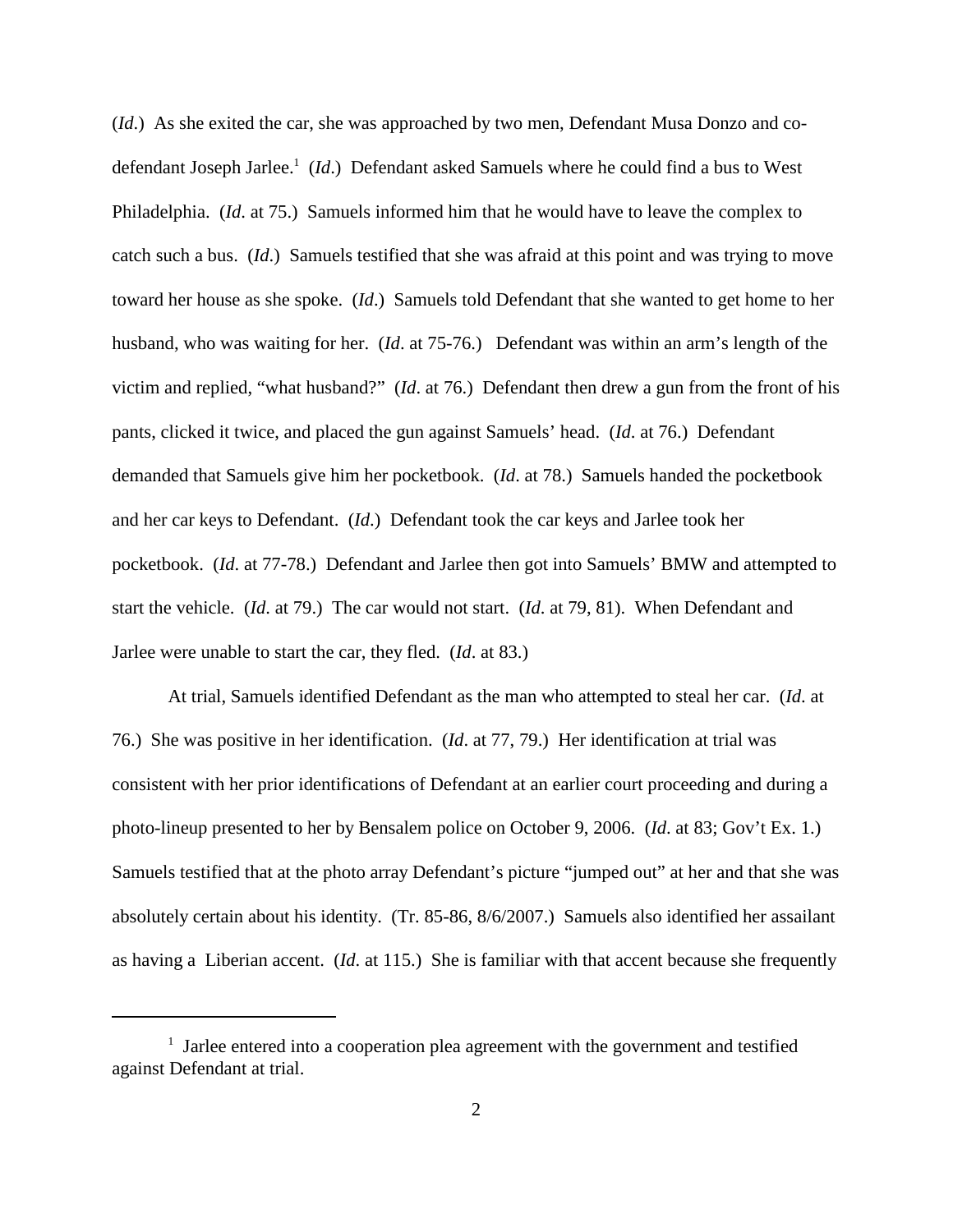worked around Liberians and her daughter's fiance is Liberian. (*Id.*) Defendant was born in Liberia and came to the United States in September, 2003. (*Id.* at 40-41.)

Co-defendant Joseph Jarlee testified at trial. Jarlee is also from Liberia and came to the United States in 2002. (*Id*. at 144, 145.) Jarlee testified that on the night of September 22 he agreed to give Defendant a ride to Bensalem so that Defendant could pick up his car. (*Id*. at 148- 150.) Jarlee drove Defendant to Bensalem along with a man named Francois. (*Id*.) At Defendant's direction, Jarlee waited outside the Creekside apartments complex for a man named Mohammed. (*Id*. at 154.) When Mohammed did not appear Defendant instructed Jarlee to drive to a nearby Wendy's restaurant. (*Id*. at 154-55.) In the restaurant parking lot, Defendant saw a black BMW. (*Id*. at 155.) Defendant instructed Jarlee to follow the BMW. (*Id*.) When Jarlee asked why they needed to follow the car, Defendant replied, "to take the car and get some money." (*Id*.) When Jarlee balked at this suggestion, Defendant offered him \$200 from the proceeds after the stolen vehicle was resold. (*Id*. at 154-56.) Jarlee then followed the BMW. (*Id*. at 158.) When the BMW stopped, Defendant instructed Francois to get out of Jarlee's vehicle and walk past the BMW. (*Id*.) After Francois did this, Defendant exited Jarlee's vehicle and approached the BMW. (*Id*. at 159.) Defendant then signaled for Jarlee to get out of his vehicle and come to the victim's BMW. (*Id*. at 160.) Jarlee heard Defendant talking to Samuels asking where he could get a bus. (*Id.* at 160.) Jarlee testified that Defendant continued talking to the victim and that Defendant then pulled a handgun from his pants and pointed it at Samuels' head. (*Id*. at 161.) Jarlee testified that Defendant took Samuels' keys and her pocketbook, and handed the pocketbook to him. (*Id*. at 162.) Defendant then got into the BMW and attempted to start it. (*Id*. at 163-64.) Jarlee opened the door of the BMW to let Francois get in. (*Id*. at 164.)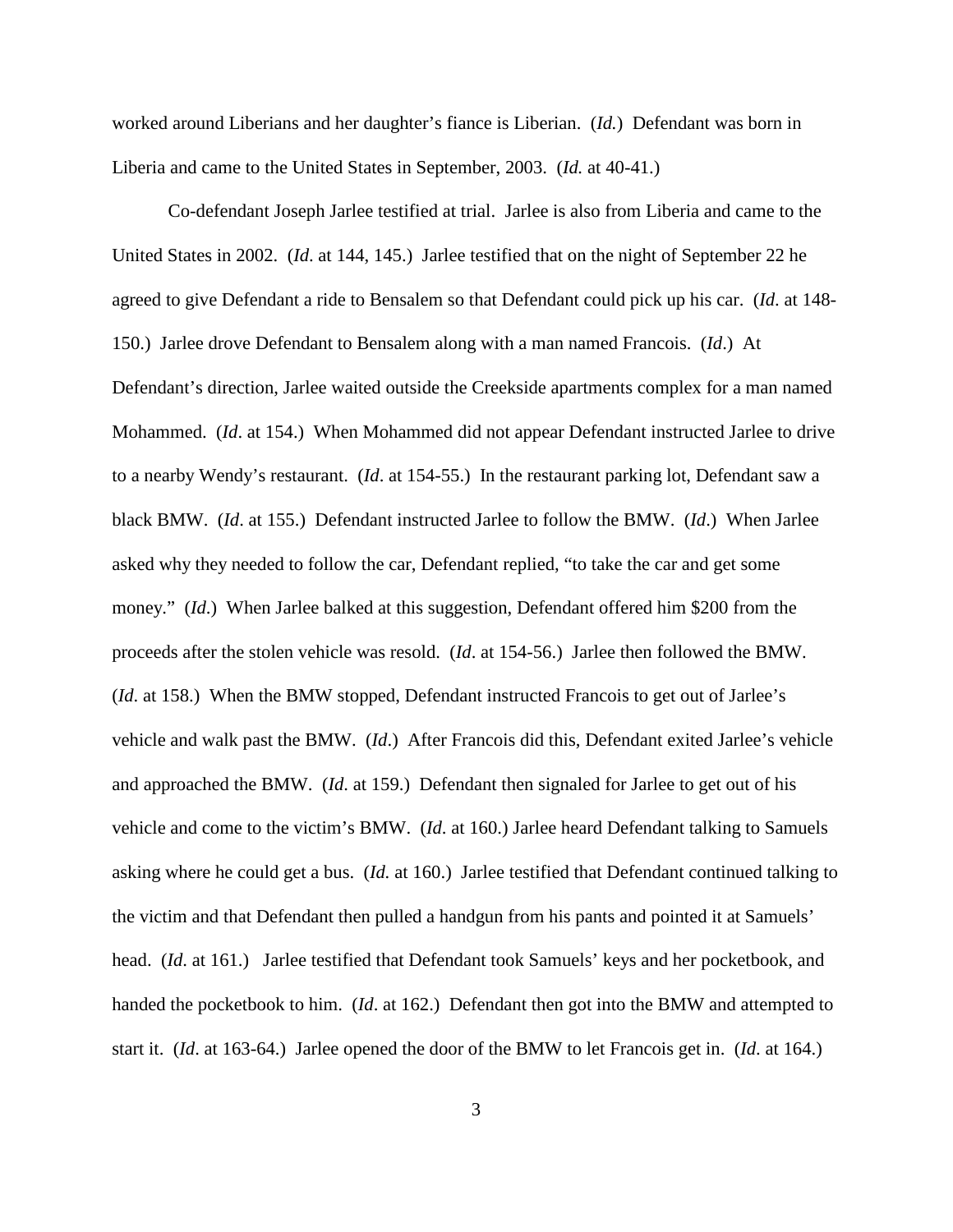Jarlee went back to his car. (*Id*. at 164-65.) When Samuels started screaming, Jarlee took off, leaving Defendant and Francois. (*Id* at 163-165.)

Bensalem Police Detective Mark Kelly processed Samuels' car and lifted nine latent fingerprints from it. (Tr. 43, 8/7/07.) He submitted these prints to a fingerprint expert, Warminster Detective James Boston. (*Id*. at 148.) Detective Boston later informed Detective Kelly that he could not eliminate Defendant as a suspect, and suggested that Kelly include Defendant in a line-up for potential victim identification. (*Id*. at 127.) Detective Kelly created an eight-person photo array using the Pennsylvania State Police database to insure that the seven other suspects looked similar to Defendant. (*Id*. at 50-52.) On October 10, 2006, Samuels viewed the photo array and positively identified the photograph of Defendant as her attacker. <sup>2</sup> (*Id*.)

On October 13, 2006, Defendant was brought to the Bensalem Police Station, where he met with Detective Kelly, Yardley Detective David Splain, and FBI Special Agent Kenneth Vincent. (*Id*. at 53-54.) Prior to initiating their formal interview, the officers had an informal discussion with Defendant to get background information concerning his family, education and employment. *(Id. at 54.)* The conversation was in English and Defendant had no difficulty understanding and communicating in English. (Tr. 121, 8/6/2007.) The officers informed Defendant that they were investigating the attempted carjacking of the victim's vehicle on September 22, 2006, as well as other car thefts and they asked Defendant if he would like to talk to them about the crimes. (*Id*. at 121.) Defendant said he would. (*Id*.) Detective Splain then

 $^{2}$  A Suppression Hearing was held on June 12, 2007 and July 2, 2007. Based on the evidence and testimony presented at the suppression hearing, we concluded that the photographic identification procedure was not unduly suggestive. (*See* Doc. No. 69.)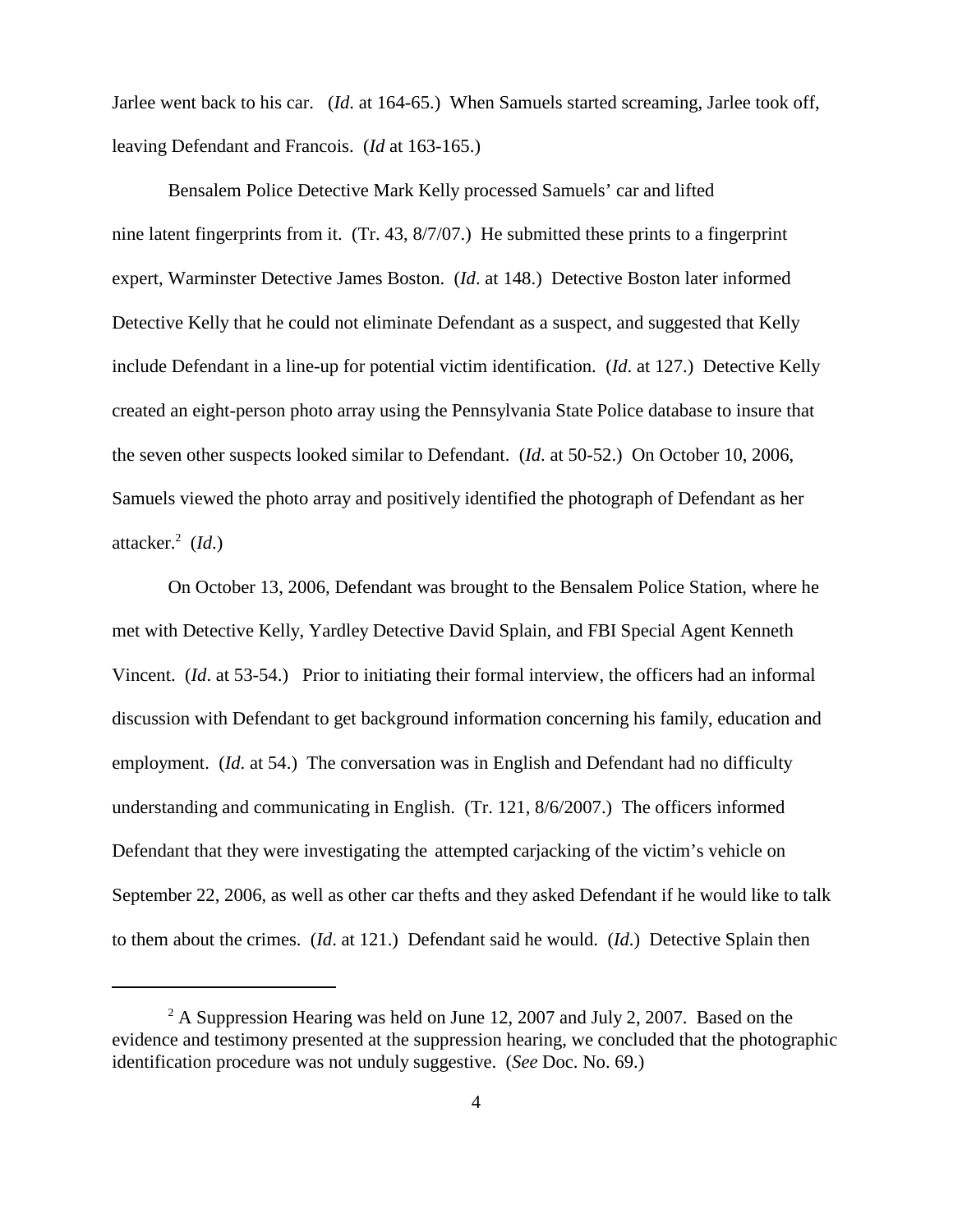advised Defendant of his *Miranda* rights. (Tr. 96-98, 8/7/2007.) Detective Splain read the rights to Defendant and Defendant affirmed that he understood each right as it was read to him and he signed the *Miranda* right waiver form. (*Id*. at 98-99.) Defendant voluntarily agreed to be interviewed by the investigating officers. (Gov't Ex. 3.)

In his initial statement, Defendant told the investigating officers that on the night in question, he drove "Dreadlocks" (Jarlee) and another individual to Bensalem to pick up a car. (Tr. 127-29, 8/6/07.) He claimed that during the trip to Bensalem, the other two men talked about taking the vehicle they were picking up to a man who would change the vehicle identification number on it. (*Id*.) Defendant claimed that he dropped the two men off, then left the area. (*Id*.) The investigating officers informed Defendant that his version of events did not comport with the evidence they had obtained. (*Id*.)

Defendant then changed his story. He told the investigating officers that after dropping the two men off he heard a woman screaming in distress. (*Id*. at 131.) Defendant stated that he then stopped his car in order to assist the woman. (*Id*.) After agents confronted Donzo with the fact that they had evidence that he had been at or in the BMW, Donzo admitted that his fingerprints might be on the steering wheel because he reached into the car to help Jarlee start it. (*Id*. at 132.) Agents informed Donzo that his version was inconsistent and made no sense, and finally told him that Samuels had identified him as the gunman. (Tr. 58, 8/7/07.) Donzo responded by sitting back, putting his hands on his head, putting his head down, and saying nothing. (Tr. 130-33, 8/6/07.)

5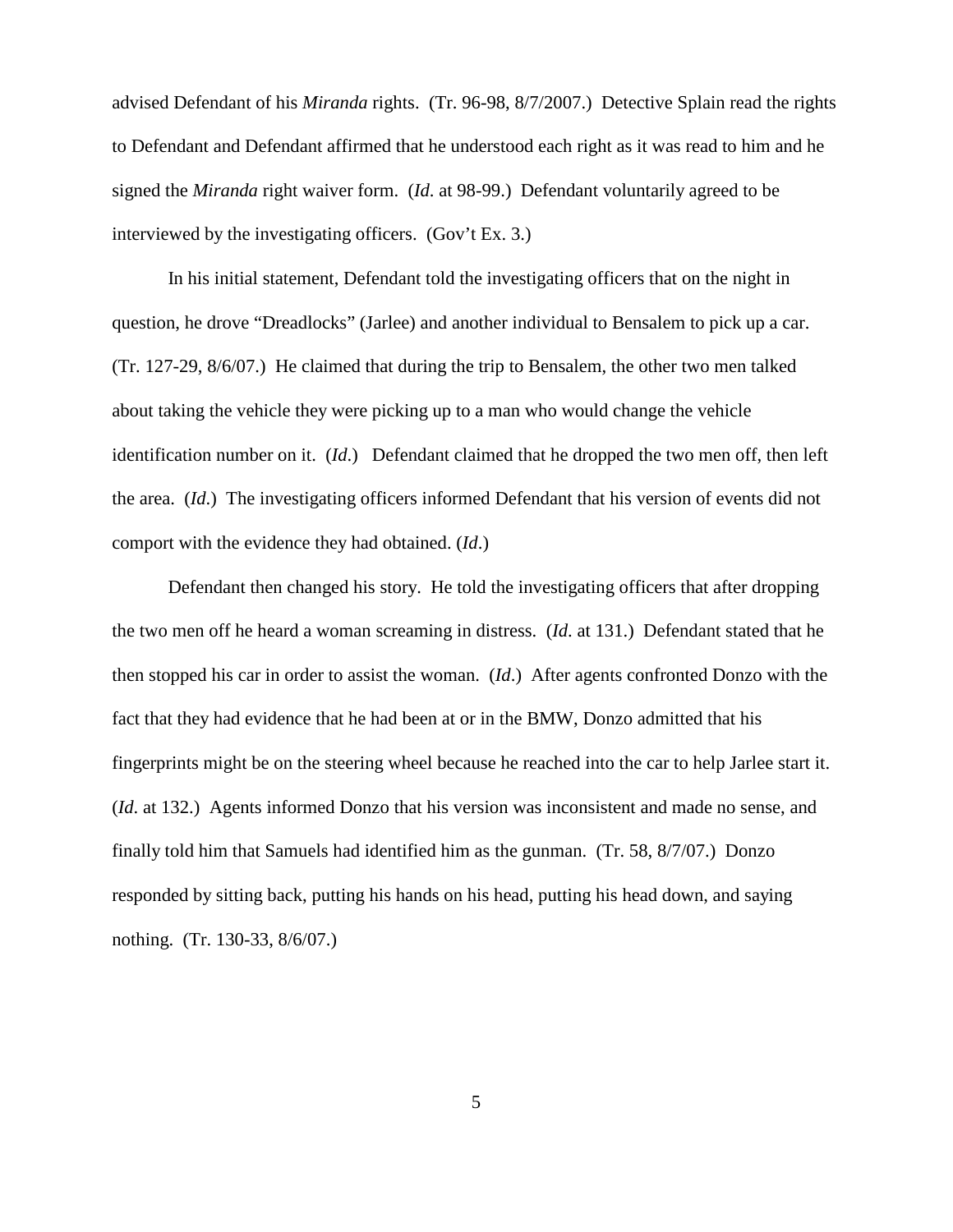## **II. LEGAL STANDARD**

In considering a post-verdict motion for judgment of acquittal under Rule 29,<sup>3</sup> we must determine "whether, after viewing the evidence in a light most favorable to the prosecution, any rational trier of fact could have found the essential elements of the crime beyond a reasonable doubt." *Jackson v. Virginia*, 443 U.S. 307, 319 (1979). The evidence must be examined as a whole in the light most favorable to the jury verdict, with the presumption that the jury properly evaluated the credibility of the witnesses, found the facts, and drew rational inferences. *See United States v. Iafelice*, 978 F.2d 92, 94 (3d Cir. 1992). The verdict of the jury must be upheld unless, viewing the evidence in this fashion, no rational jury could have found the defendant guilty beyond a reasonable doubt. *Jackson*, 443 U.S. at 319; *United States v. Ashfield*, 735 F.2d 101, 106 (3d Cir. 1984).

Rule 33(a) of the Federal Rules of Criminal Procedure provides that the court may exercise its discretion to grant a defendant a new trial if required in the interest of justice.<sup>4</sup> Such

<sup>&</sup>lt;sup>3</sup> Federal Rule of Criminal Procedure 29(a) provides, in pertinent part: "The court on the defendant's motion must enter a judgment of acquittal of any offense for which the evidence is insufficient to sustain a conviction." The "sole foundation upon which a judgment of acquittal should be based is a successful challenge to the sufficiency of the government's evidence." *United States v. Frumento*, 426 F. Supp. 797, 802 n.5 (E.D. Pa. 1976), *quoted in United States v. Carter*, 966 F. Supp. 336, 340 (E.D. Pa. 1997); *see also* 2A Charles Alan Wright, *Federal Practice and Procedure* § 466 (3d ed. 2000) ("There is only one ground for a motion for a judgment of acquittal. This is that the evidence is insufficient to sustain a conviction of one or more of the offenses charged in the indictment or information." (internal quotation marks omitted)).

<sup>4</sup> Federal Rule of Criminal Procedure 33(a) provides: "Upon the defendant's motion, the court may vacate any judgment and grant a new trial if the interest of justice so requires. If the case was tried without a jury, the court may take additional testimony and enter a new judgment."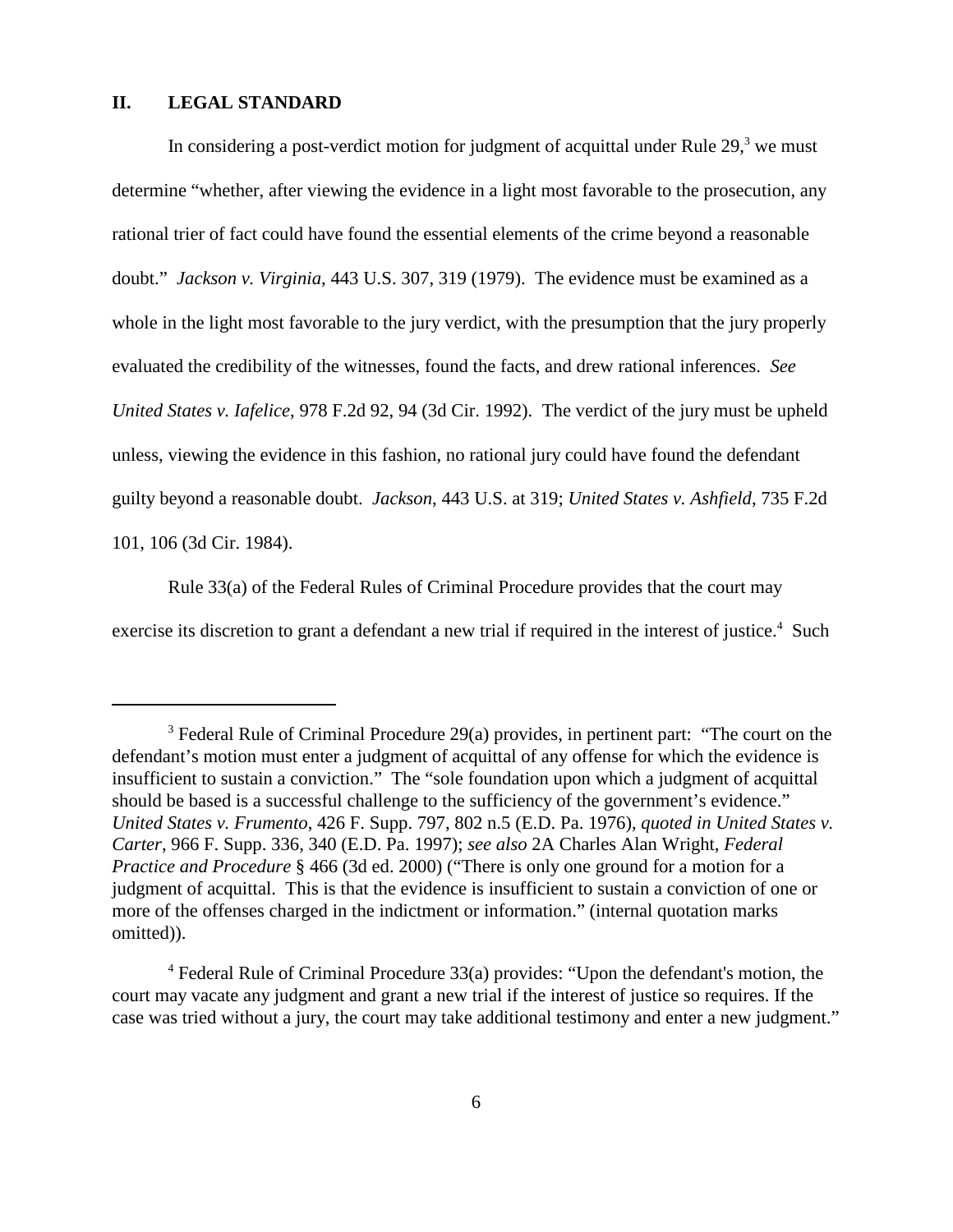motions should be granted sparingly and only where the failure to do so would result in a miscarriage of justice. *See United States v. Copple*, 24 F.3d 535, 547 n.17 (3d Cir. 1994). In considering a motion under Rule 33, "[t]he court may weigh the evidence, but may set aside the verdict and grant a new trial only if it determines that the verdict constitutes a miscarriage of justice, or if it determines that an error at trial had a substantial influence on the verdict." *United States v. Enigwe*, Crim. A. No. 92-00257, 1992 WL 382325, at \*4 (E.D. Pa. Dec. 9, 1992) (citation omitted). In contrast to motions for judgment of acquittal under Rule 29, a motion for a new trial does not require the court to view the evidence in the light most favorable to the government. Rather, the court must weigh the evidence and evaluate the credibility of witnesses. *See United States v. Rennert*, Crim. A. No. 96-51, 1997 WL 597854, at \*17 (E.D. Pa. Sept. 17, 1997) (citing *United States v. Martinez*, 763 F.2d 1297, 1312 (11th Cir. 1985)).

#### **III. LEGAL ANALYSIS**

#### **A. Defendant's Motion For Judgment of Acquittal**

As discussed above, we consider Defendant's Rule 29 Motion viewing the evidence in the light most favorable to the prosecution. *See Iafelice*, 978 F.2d at 94. We must sustain the verdict unless "no reasonable juror could accept the evidence as sufficient to support the conclusion of the defendant's guilt beyond a reasonable doubt." *United States v. Stratton*, Crim. A. No. 99-326, 2000 WL 892840, at \*3 (E.D. Pa. July 6, 2000) (quoting *United States v. Coleman,* 811 F.2d 804, 807 (3d Cir. 1987) (citation omitted)). "The evidence need not unequivocally point to the defendant's guilt as long as it permits the jury to find the defendant guilty beyond a reasonable doubt." *United States v. Pungitore*, 910 F.2d 1084, 1129 (3d Cir. 1990).

7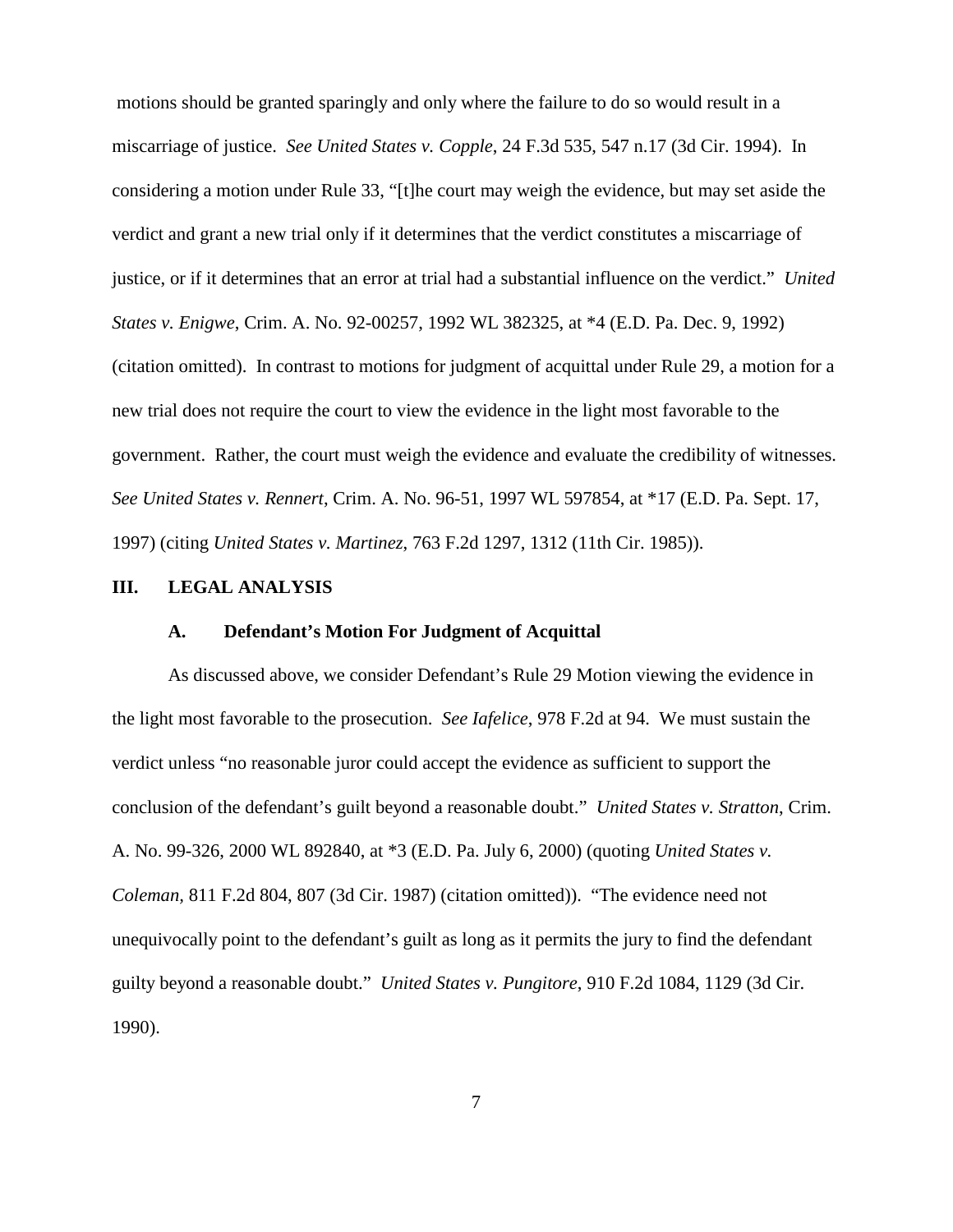#### *1. Sufficiency of the Evidence Supporting Attempted Carjacking*

Defendant argues that the evidence adduced at trial was insufficient to sustain a conviction under the federal carjacking statute, 28 U.S.C. § 2119. Under this statute, the Government must prove beyond a reasonable doubt that the Defendant: 1) with intent to cause death or serious bodily harm; 2) took a motor vehicle; 3) that had been transported, shipped or received in interstate or foreign commerce; 4) from the person or presence of another; 5) by force and violence or intimidation. *United States v. Applewhite*, 195 F.3d 679, 684-85 (3d Cir. 1999) (citing *United States v. Lake*. 150 F.3d 269, 272 (3d Cir. 1998)).

#### a. Intent to cause death or serious bodily injury

Defendant argues that the evidence offered at trial was insufficient to establish that he intended to cause death or serious bodily harm to the victim Janel Samuels on the night of September 22, 2006. (Doc. No. 102 at 8.) Defendant correctly notes that the Supreme Court in *United States v. Holloway*, 526 U.S. 1, 11-12 (1999), "requires the Government to prove beyond a reasonable doubt that the defendant would have at least attempted to seriously harm or kill the driver if that action had been necessary to complete the taking of the car." *Id*. Defendant argues that the placing of a gun against the victim's temple was not sufficient to satisfy this element.<sup>5</sup> (Doc. No. 102 at 9-10.) The Government responds that the intent analysis must be made under a "totality of the facts and circumstances" standard. *United States v. Anderson*, 108 F.3d 478, 485 (3d Cir. 1997).

<sup>&</sup>lt;sup>5</sup>Defendant appears to concede that the action of placing a gun against the victim's temple is sufficient to establish the "violence or intimidation element." (Doc. No. 102 at 9-10.)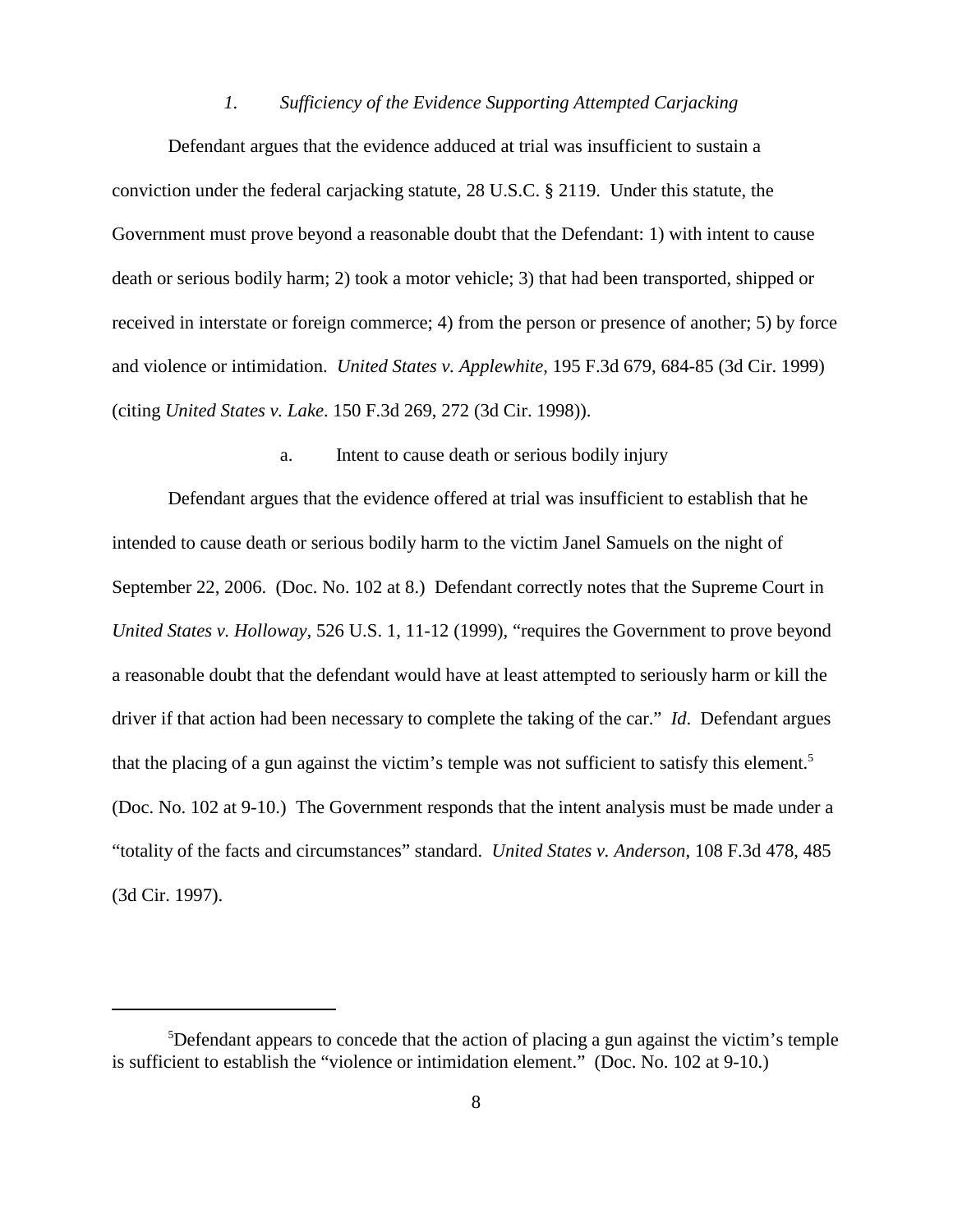Under the totality of the circumstances, it is clear that the jury could reasonably conclude beyond a reasonable doubt that the Defendant intended to kill or seriously harm the victim if necessary to accomplish his goal. Defendant was looking for a car to steal. He directed Jarlee to follow Samuels' BMW. As Samuels exited her vehicle, Defendant approached her. Defendant put the gun to Samuels' head. Samuels gave Defendant the keys to the car. Defendant got into Samuels car and attempted to start it. The jury could reasonably conclude that the Defendant intended to seriously harm or kill her if she did not comply with his demands. This is exactly the situation that the Third Circuit was dealing with in *United States v. Lake*, 150 F.3d 269 (3d Cir. 1998). Defendant's argument that the victim "was basically ignored" after she handed over her keys misses the point. The point is what would Defendant have done with the gun if Samuels had refused to hand over the keys. (Doc. No. 102 at 12.) The evidence adduced at trial was more than sufficient to establish Defendant's conditional intent to cause death or serious bodily harm if necessary to complete the carjacking. Accordingly, Defendant's motion for judgment of acquittal based upon the intent element will be denied.

#### b. From the person or presence of another

Defendant next argues that the evidence adduced at trial was insufficient to demonstrate that he attempted to take the victim's car "from [her] presence or person." (Doc. No. 102 at 13.) Defendant argues that the victim "was outside the vehicle" when Defendant attempted to start it and drive it away, and therefore it "was not legally in her presence." (*Id.*) Defendant also argues that he did not take the car from the person or presence of Samuels; he only took the keys. (*Id*. at 13-15.) Defendant's arguments are frivolous. The Third Circuit rejected similar arguments in *Lake*

9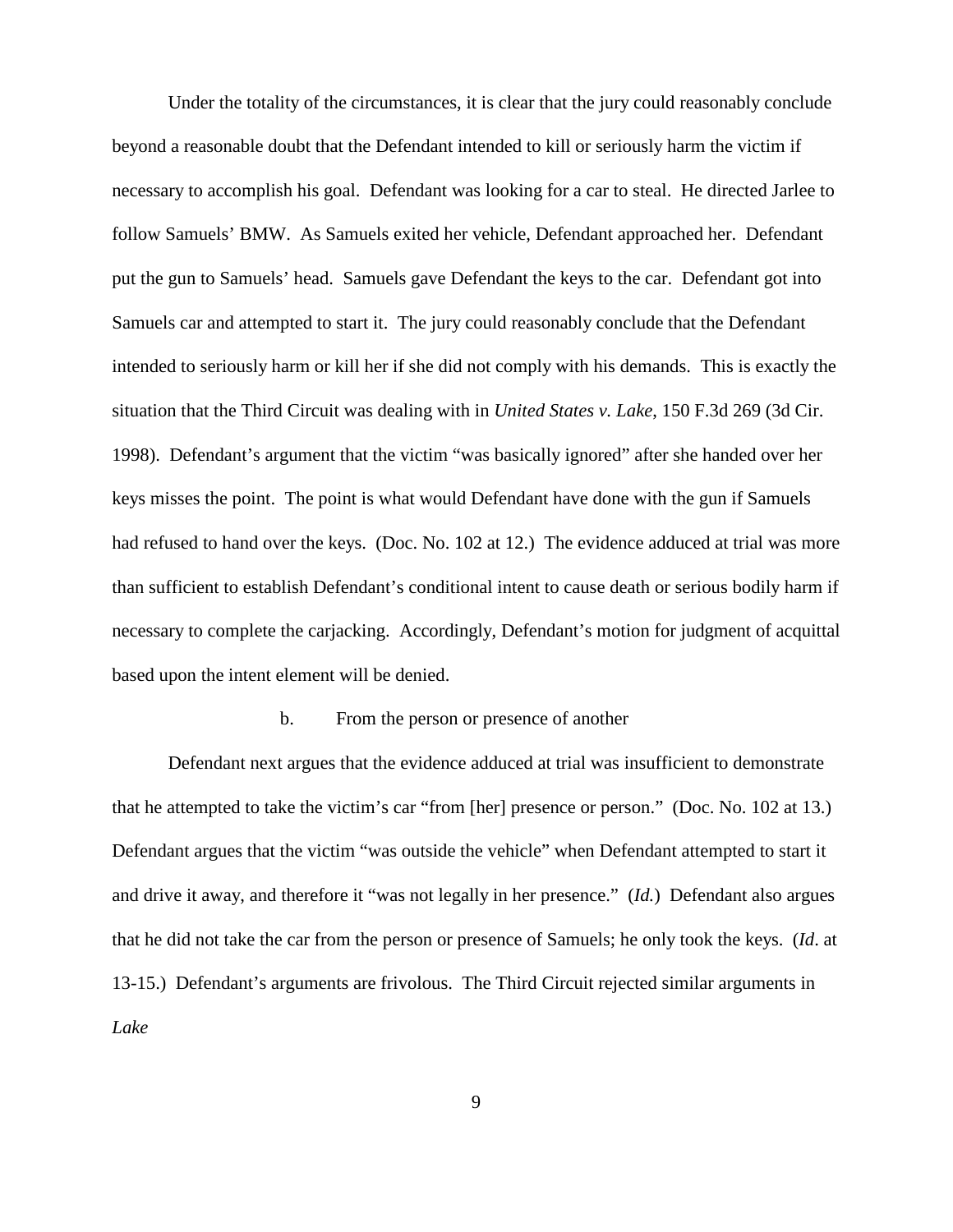making the following observation:

"The carjacking statute's require that the vehicle be taken "from the person or presence of the victim" "tracks the language used in other federal robbery statutes" . . . Under these statutes, "property is in the presence of the person if it is 'so within his reach, observation or control, that he could if not overcome by violence or fear or prevented by fear, retain his possession of it."

*Lake*, 150 F.3d at 272 (citations omitted).

In this case, at the time of the attack, Samuels had just gotten out of her car and was in close proximity to it. She surrendered her keys at gun point. She could have prevented Defendant's seizure of the vehicle had she not been "petrified," and afraid that she was going to die. (Tr. 82, 8/6/2007.) The jury's determination beyond a reasonable doubt that the Defendant took the victim's vehicle from her person or presence on the night in question is supported by the evidence. Defendant's motion for judgment of acquittal based upon the "person or presence" element will be denied.

## c. Interstate or foreign commerce

At trial, the Government called John Quinn of the National Insurance Crime Bureau to address the interstate commerce requirement of the carjacking statute. (*See* Tr. 33-36, 8/7/2007.) Quinn testified that the NICB keeps millions of records which assist insurance companies with their investigation related to motor vehicles. (*Id*. at 34.) Among other things, the NICB keeps records of the VIN numbers of vehicles and the manufacturing and shipping records of automobiles. (*Id*. at 34-35.) Most of the manufacturers around the world including BMW provide the NICB manufacturing and shipping records of vehicles that they have manufactured. (*Id*. at 35.) Quinn testified that he reviewed the NICB database and determined that Janel Samuels' BMW was manufactured in Dingolfing, Germany, and that it was shipped from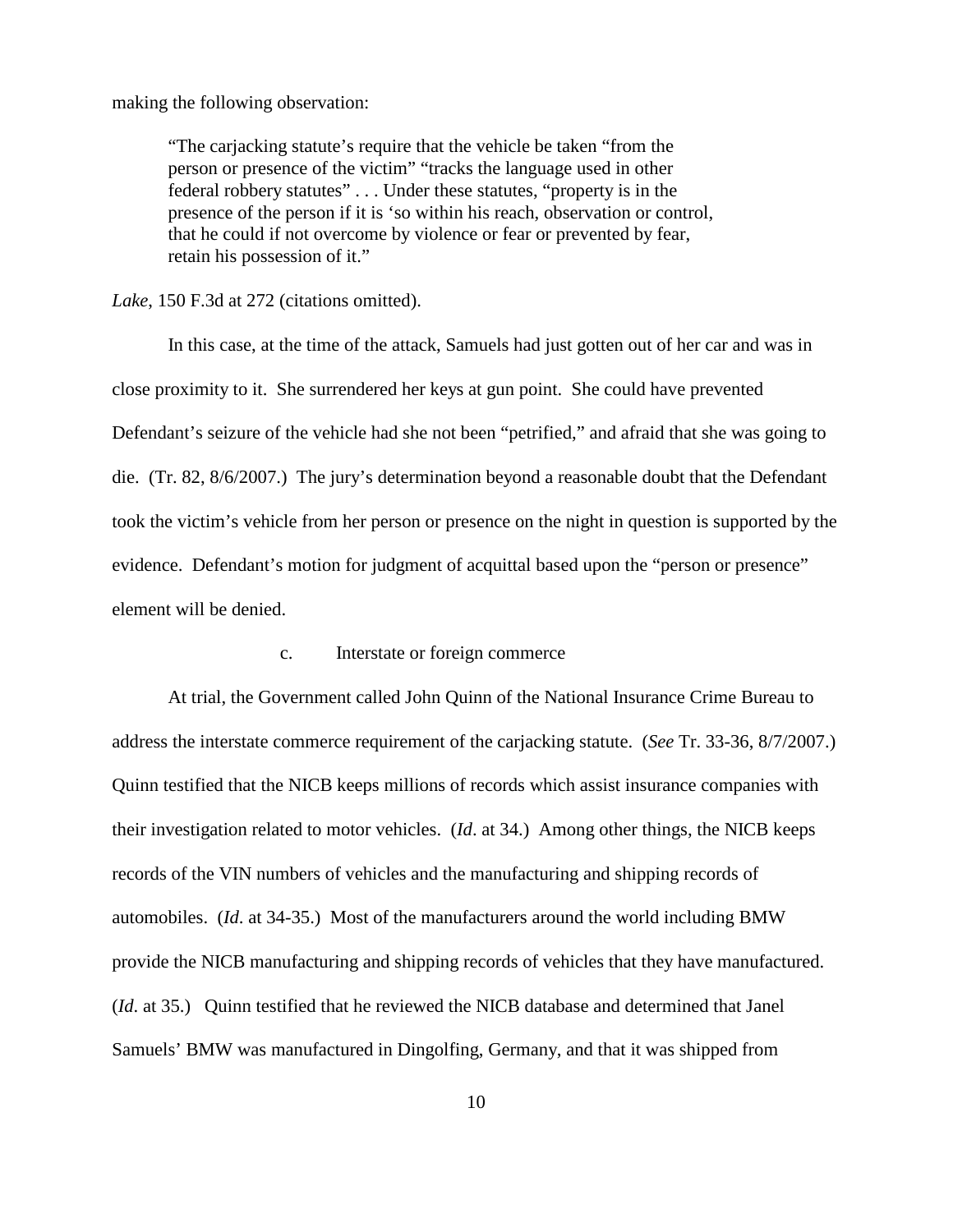Germany to Thompson BMW in Doylestown, Pennsylvania on June 26, 2003. (*Id*. at 36.) Quinn identified VIN Number of Samuels BMW as #WBAGN63433DR19471. (*Id*.) Quinn offered an affidavit from Donna Conick of the Managing Office of the NICB attesting to these facts. Defendant offered no objections to Quinn's testimony. (*Id*. at 35-36; Gov't Ex. 5.)

Defendant now contends that because Quinn did not testify that the database he used is accepted and relied upon by law enforcement agencies and the insurance industry, he failed to lay a sufficient foundation for the admissibility of his opinion. (Doc. No. 102 at 15.) A review of the transcript of Quinn's testimony reveals that Defendant is simply wrong. The Government laid the proper foundation for Quinn's testimony. Quinn specifically testified that law enforcement and insurance companies relied upon the NICB records. (*See* Tr. 33-36, 8/7/2007.) The foundation also included an explanation of Quinn's experience at the NICB, as well as his 31 years in law enforcement with the Philadelphia Police Department. (*Id*. at 34.) Quinn testified concerning the nature of the NICB's work, and laid a proper foundation for the admission of Government Exhibit 5, the affidavit addressing the origin of Samuels' BMW. (*Id*. at 36.) The testimony was admissible under Federal Rule of Evidence 803(17) and *United States v. Woods*, 321 F.3d 361 (3d Cir. 2003). Defendant's argument with regard to this foundation for Quinn's testimony is without merit. Defendant's motion for judgment of acquittal based upon the interstate commerce element will be denied.

# *2. Sufficiency of the Evidence Supporting the Section 924(c) Conviction*

Defendant was also convicted of using a firearm in the commission of the carjacking, a crime that carries additional mandatory minimum sentences depending on the circumstances of the criminal action. *See* 18 U.S.C. § 924(c).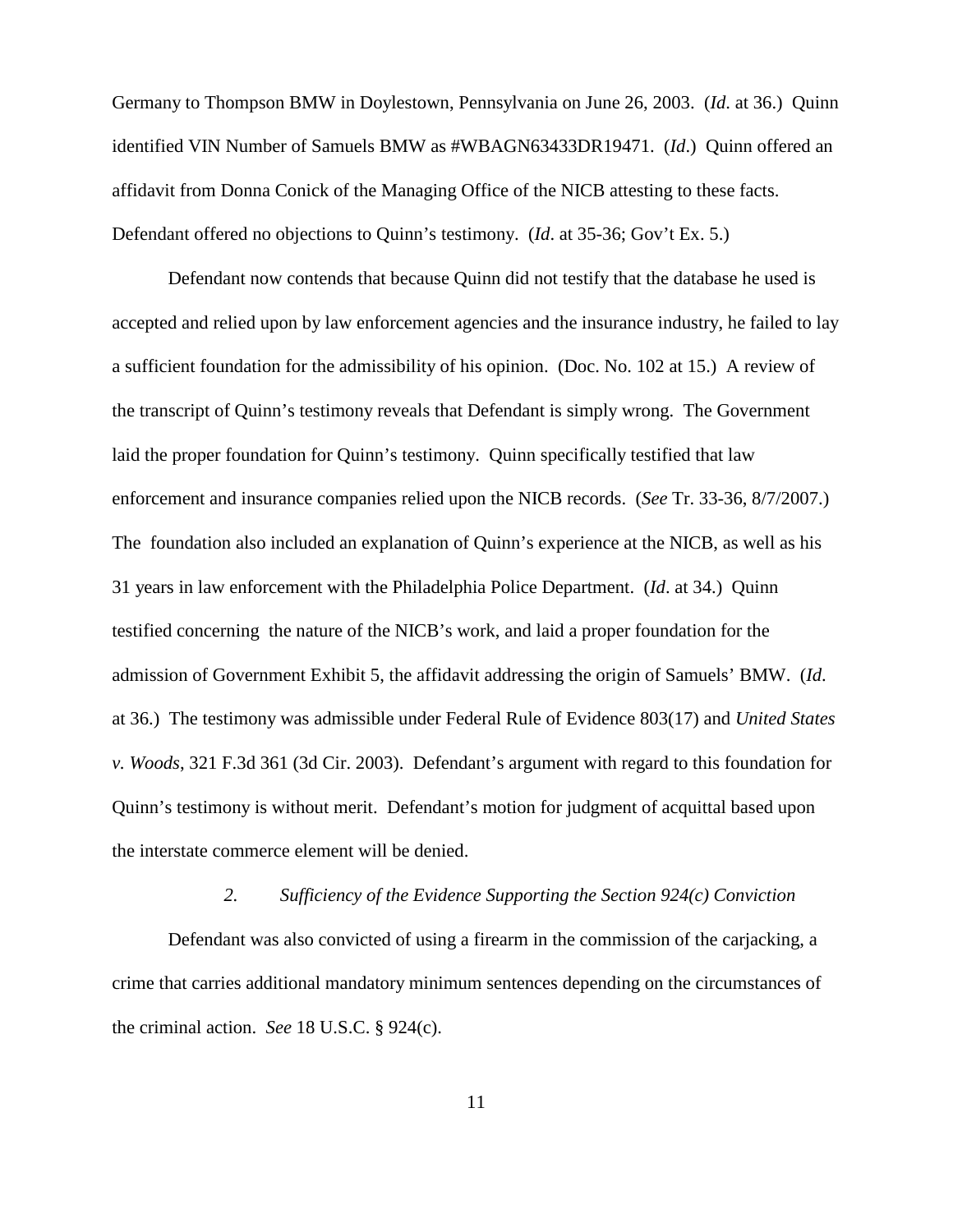## a. Predicate violent crime

Defendant argues that because the crime of carjacking was not established, there can be no predicate crime of violence and as such we must overturn his conviction under Section 924(c). Having found Defendant's arguments with regard to his carjacking conviction to be without merit, his argument regarding the predicate violent crime must also fail.

Defendant's motion for judgment of acquittal on the predicate violent crime element will be denied.

## b. Failure to prove a firearm

Defendant argues that the Government failed to prove beyond a reasonable doubt that the device used by him in the attempted carjacking was a firearm under the applicable definition. *See* 18 U.S.C. § 921(a)(3). Defendant notes that no gun was recovered in this case. (Doc. No. 102 at 17). He argues that although both the victim and Jarlee testified that the Defendant used a gun, neither described the device in detail. (*Id*.) Defendant maintains that this lack of detail fatally undermines the reliability of the Government's evidence that he used a gun in commission of the attempted carjacking. (*Id*.)

The Government responds that in prosecutions under Section 924(c) where no firearm is recovered, it is permissible for a jury to accept the victim's testimony that the defendant used a firearm in the commission of the predicate crime. (Doc. No. 104 at 12 (citing *United States v. Beverly*, 99 F.3d 570, 572 (3d Cir. 1996)). In *Beverly*, the Third Circuit concluded that a rational jury could conclude that the defendant possessed a firearm when the only evidence to support that conclusion was the testimony of the victim. *Beverly*, 99 F.3d at 572.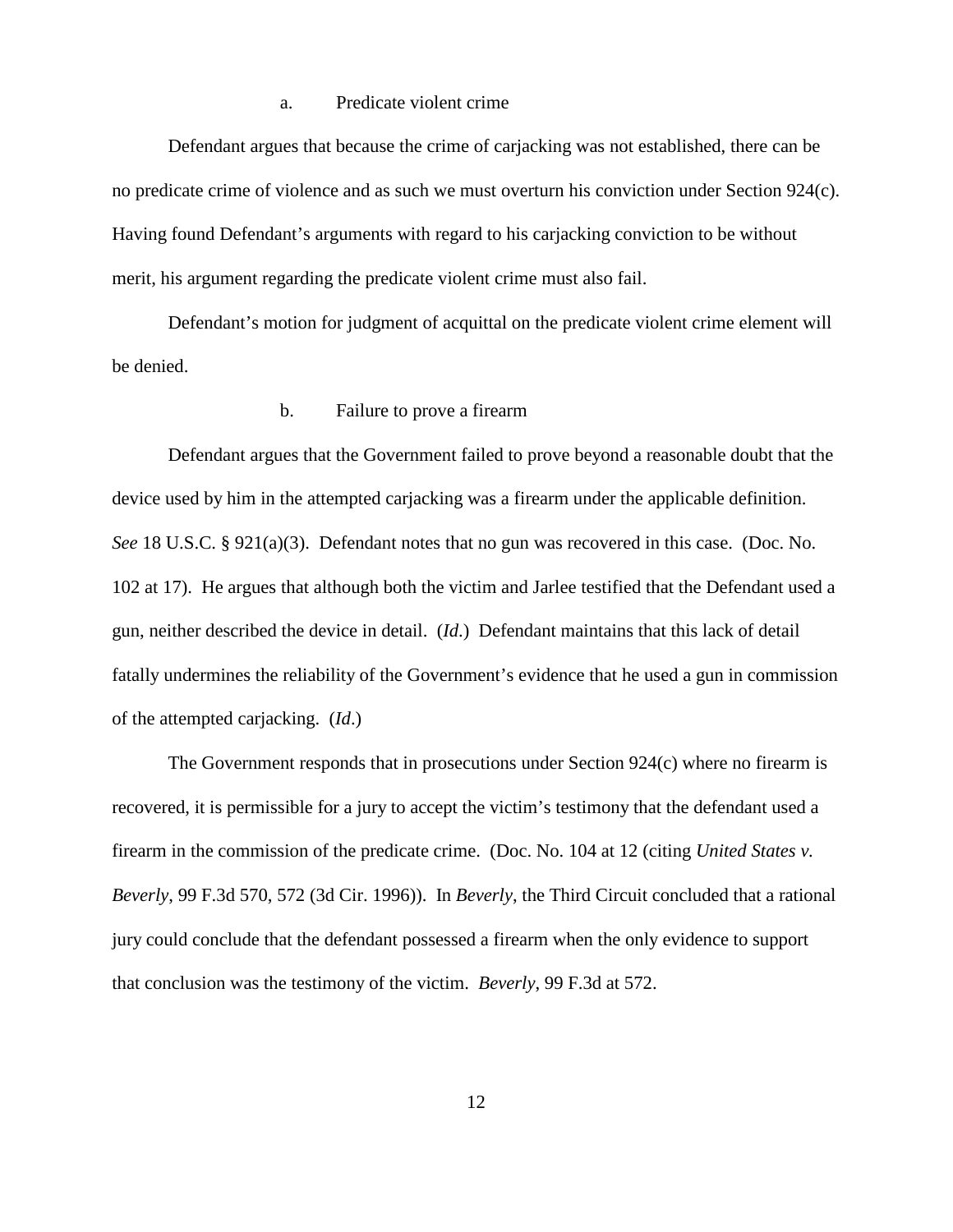In this case, Janel Samuels' testimony is corroborated by the testimony of Joseph Jarlee, Defendant's accomplice. (Tr. 161, 8/6/2007.) Jarlee's testimony mirrors Samuels' account. Defendant pulled out a handgun and pointed it at the Samuels' head. (*Id*. at 76, 161-62.) It is immaterial that neither witness described the handgun in detail. The jury was entitled to infer that the witnesses were capable of discerning what a handgun looked like and credit their testimony that Defendant used one. Defendant's motion for judgment of acquittal based upon the use of firearm element will be denied.

## **B. Defendant's Motion for New Trial**

Defendant also contends that the Court should grant a new trial pursuant to Rule 33. (*See* Doc. No. 102.) He alleges six discrete errors at trial amounting to a miscarriage of justice and necessitating the granting of a new trial.

#### *1. Divergence of Testimony*

Defendant first argues that it was unreasonable for the jury to credit the testimony of both Janel Samuels and Joseph Jarlee since these two witnesses gave "distinctly different testimony as to the events of September 22, 2006." (Doc. No. 102 at 20-21.) Defendant does not explain what the salient differences were between the testimony of Samuels and Jarlee, or why those differences were so great that the jury was not entitled to take their testimony as credible. We have reviewed the testimony of both Samuels and Jarlee and find no significant inconsistencies in the testimony. Neither do we find anything in the record that would undermine the jury's verdict or suggest that it acted unreasonably or illogically. Defendant's motion for a new trial based upon the grounds of divergent testimony will be denied.

*2. Law Enforcement and Mere Bluff Jury Instructions*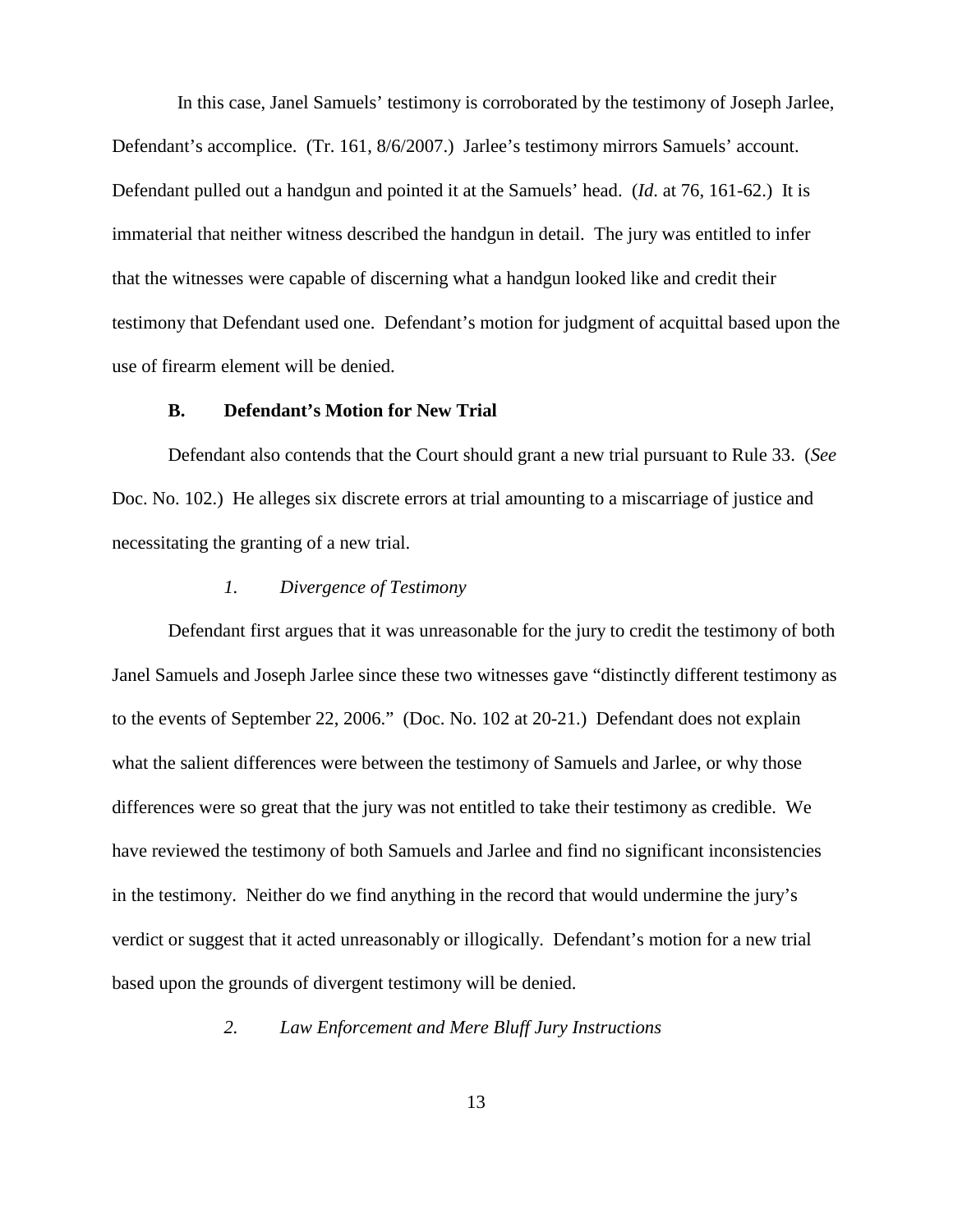Defendant next argues that a new trial is warranted because the Court erred in not giving

two instructions proposed by Defendant to the jury during their charge. (Doc. No. 102 at 22.)

The two proposed instructions were as follows:

No. 10 - LAW ENFORCEMENT WITNESSES. The fact that a person is employed by a law enforcement agency does not mean that his or her testimony is worth more than any other witness. You should determine the credibility of this witness no different than any other witness.

No. 23 MERE BLUFF INTENT. I instruct you that a "mere bluff" does not rise to the level of "intent to cause death or serious bodily harm." If you should find that a mere bluff occurred, then I instruct you that the Government has not proven beyond a reasonable doubt the element of intent for carjacking.

(Doc. No. 102 at 22.) Defendant argues that the failure to explicitly restate these instructions

during the charge amounts to a violation of his due process rights.

The obligation of a court when charging a jury is "to provide the jury with guidelines so it

may draw appropriate conclusions from the evidence . . . by a clear articulation of the relevant

legal criteria." The Court must instruct them on the law without misleading or confusing them.

*United States v. Messerlian*, 832 F.2d 778, 788 (3d Cir. 1987). As we noted when counsel raised

this issue at trial, we declined to offer a specific instruction regarding the credibility of testimony

by law enforcement officers because it had already addressed this issue during voir dire,<sup>6</sup> and

<sup>&</sup>lt;sup>6</sup> During the voir dire we made the following statement to the jury and asked the following question:

Ladies and gentlemen, all of the witnesses who appear in this matter take the witness stand on equal footing. The fact that a witness is a police officer or an ordinary citizen or whatever the status of the individual makes no difference in your determination of the credibility of that witness. It's your job as jurors to listen to the witness's testimony, to watch the witness testify, and to determine how you will assess the credibility of that witness.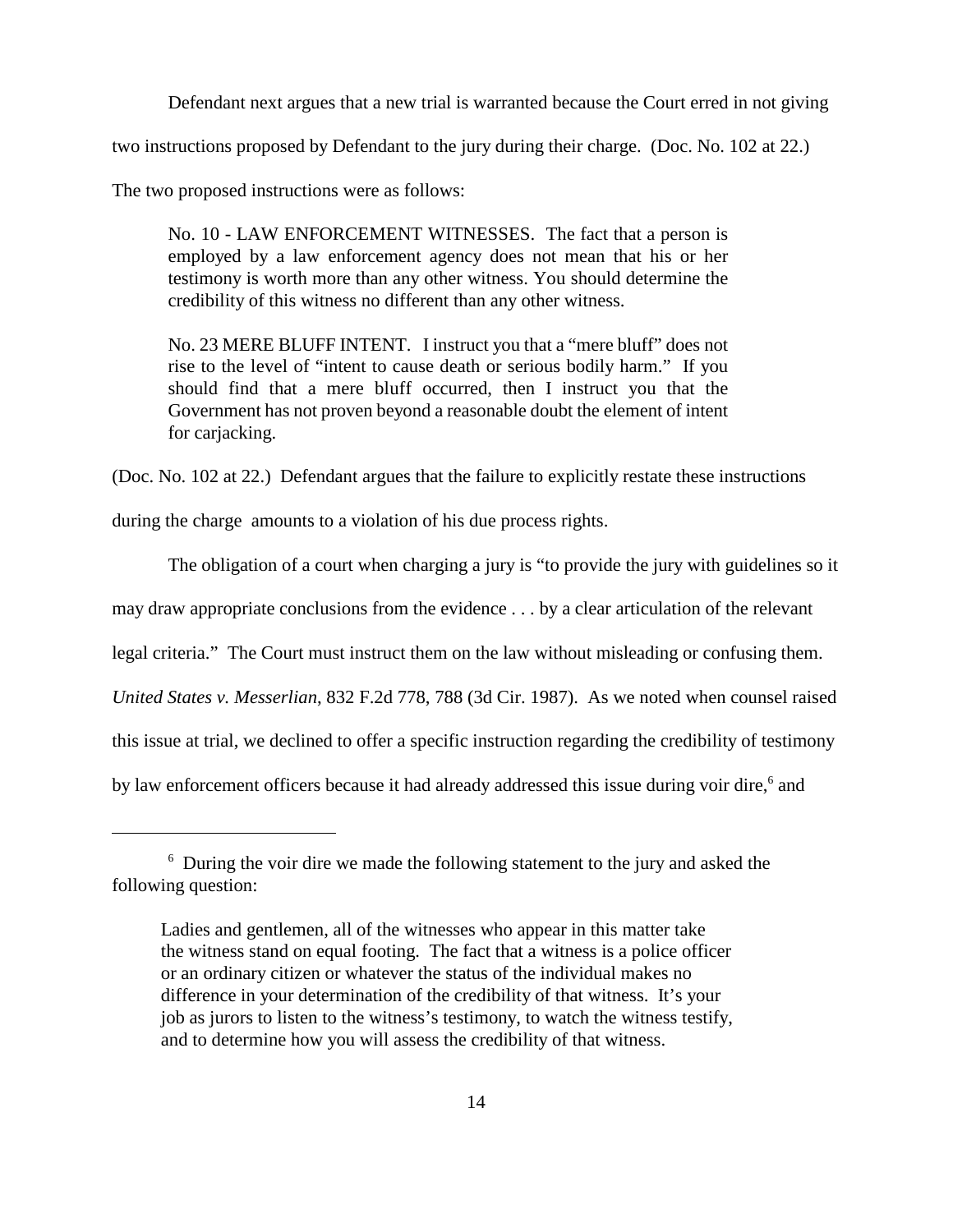because we provided a full discussion of credibility during the charge. (Tr. 33-34, 8/7/2007.) We determined that to include an additional instruction regarding the credibility of law enforcement officials was unnecessary. Defendant has offered no authority in support of his argument and we are aware of none.

With regard to the "mere bluff" instruction, Defendant cites an Eighth Circuit case for the proposition that the "defendant is entitled to an instruction on his theory of the case." (Doc. No. 102 at 23 (citing *United States v. Adcock*, 558 F.2d 397, 403 (8th Cir. 1977)).) We certainly do not dispute this statement as a general legal principle, but in the instant case, it is irrelevant. There was no evidence at trial to support the theory that Defendant was merely bluffing when he brandished the gun and held it to Janel Samuels' head. Janel Samuels certainly didn't think it was a bluff. Moreover, if the "mere bluff" defense was in any way part of Defendant's theory of the case, one would expect that it would have been mentioned in either his opening or closing statements. It was not.

Defendant's motion for a new trial based on the failure to include requested jury instructions will be denied.

## *3. Failure of Witness Microphone*

(Tr. 40, 8/6/2007.)

My question to you now is this, do any of you feel that you would automatically give a police officer more credence or more credibility than you would another witness notwithstanding that I've just indicated to you?

If you feel you would automatically give a police officer more credibility, please raise your hand.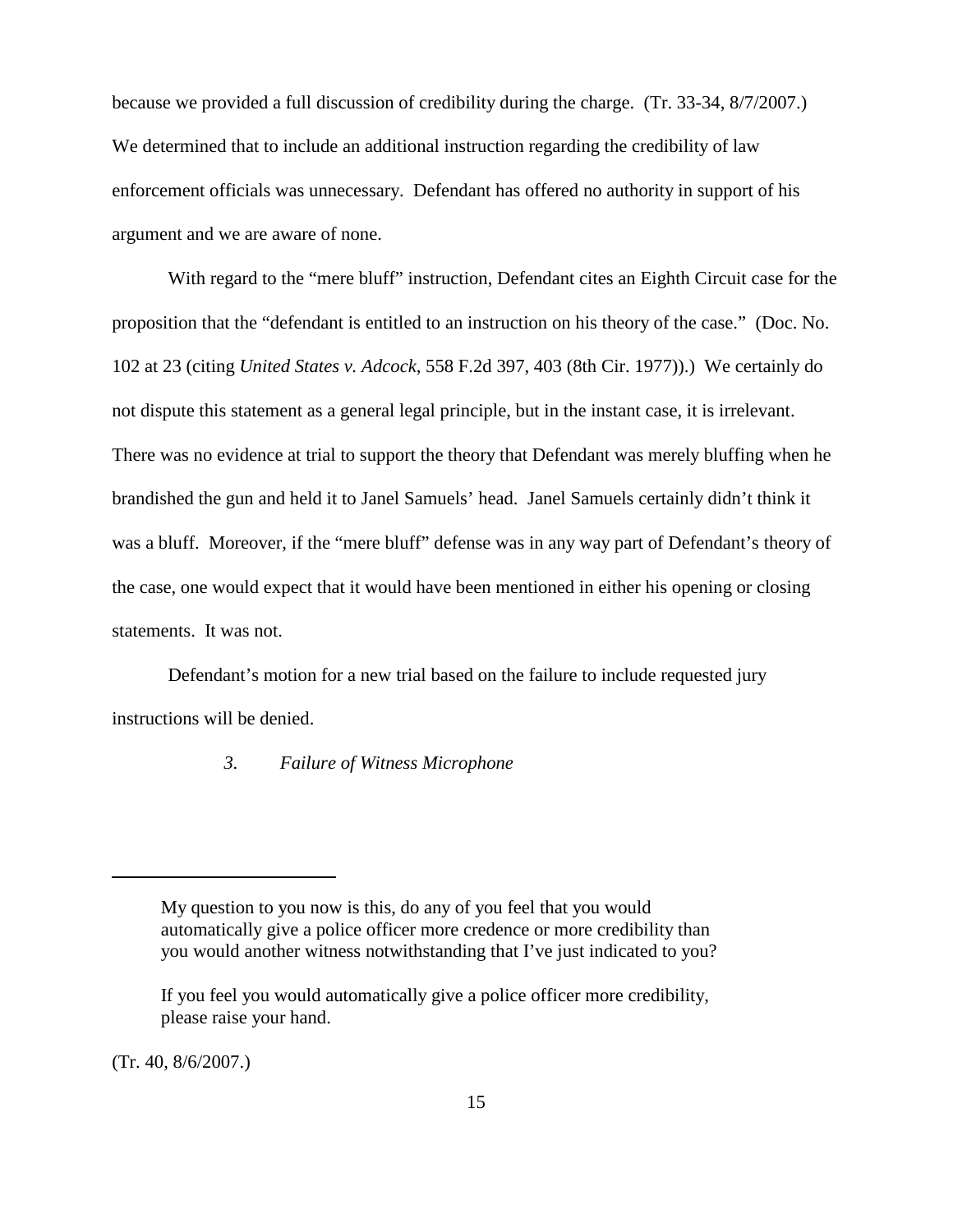Defendant notes that the official transcript of the proceedings for day two of his trial, on August 7, 2007, contains the caveat: "Transcriber's note: Witness microphone not functioning during trial day after 9:47:23." (Doc. No. 102 at 23.) This same notation appears in the Court's copy of the transcript. We have reviewed the entire transcript from the second day of trial, and found no gaps in the transcription of the proceedings. More importantly, Defendant has failed to articulate how the failure of the witness microphone materially affected his rights during the course of his trial.

#### *4. Eyewitness identification*

Defendant objects to the admission of Janel Samuels' identification testimony at trial arguing that the photographic lineup was unduly suggestive. This issue was raised by Defendant in his Motion to Suppress Evidence. After a suppression hearing, we issued a Memorandum and Order denying the Motion to Suppress. (*See* Doc. No. 69.) Defendant's post trial motion has made no new argument and has identified no new evidence that would suggest the Court's denial of his motion to suppress the identification testimony of Janel Samuels was in error. There is no reason to now revisit our decision on this issue.

#### *5. Admission of Statement*

Similarly, Defendant's motion for a new trial on the grounds that his initial statement to police officials was inadmissible is merely a request for us to reconsider our denial of his pretrial motion to suppress. (*See* Doc. No. 36, 69.) Again, Defendant has not identified anything new that would warrant reconsideration of our prior ruling on this issue.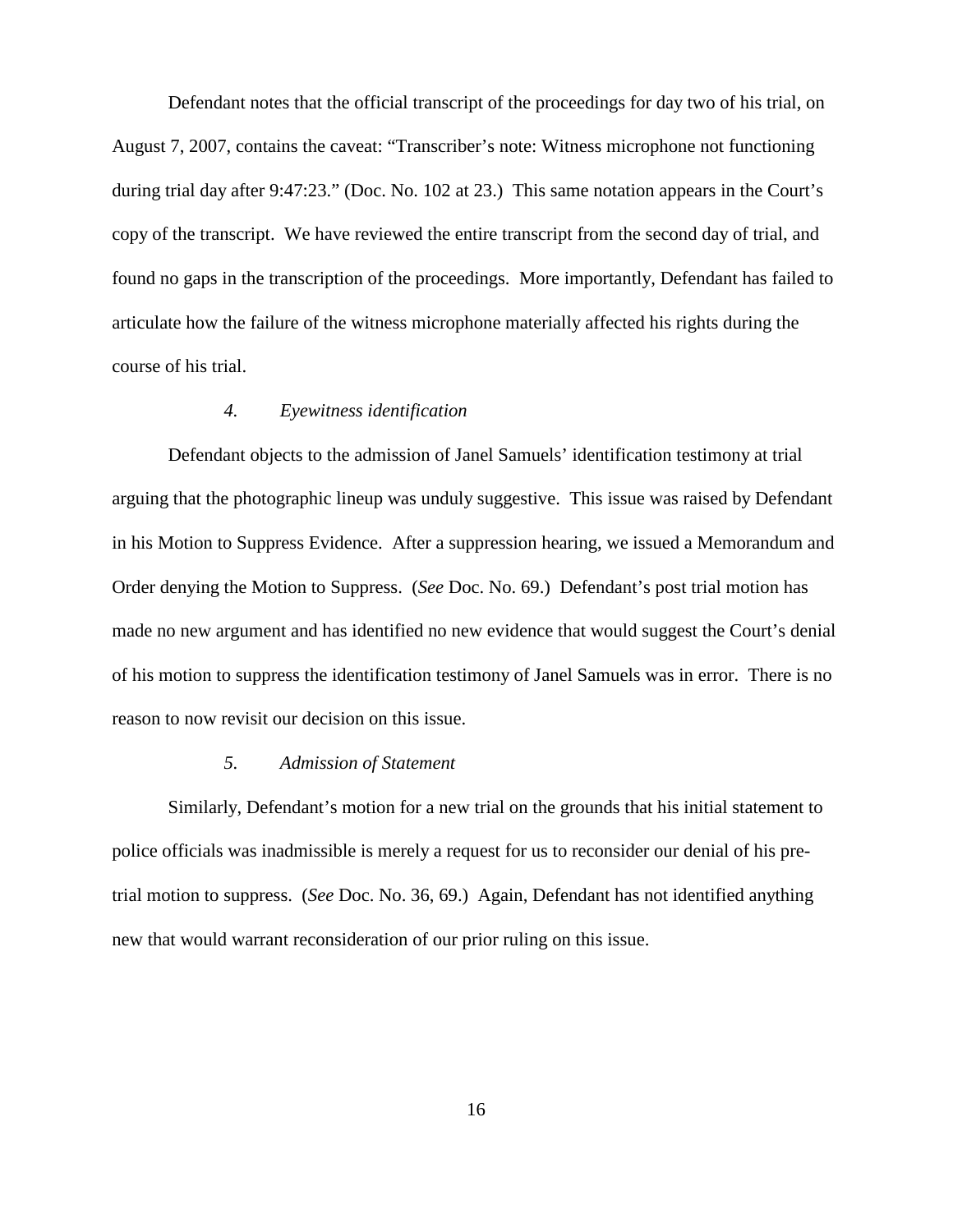#### *6. Exclusion of Yeadon Mis-Identification*

Finally, Defendant argues that we committed prejudicial error when we refused to permit him to introduce evidence that at about the time that Janel Samuels identified him in a police photo array, a victim in a completely unrelated case in another jurisdiction mis-identified him in a photo array. (Doc No. 102 at 25.) At trial, we determined that this evidence was not relevant and was therefore inadmissible. (Tr. 7-8, 8/6/2007.) Defendant argues that this ruling violated his due process rights.

Defendant cites *United States v. Stevens*, 935 F.2d 1380 (3d Cir. 1991) in support of his position. In *Stevens*, the Third Circuit discussed at length the admissibility of so-called "reverse 404(b)"7 evidence, in which a criminal defendant seeks to introduce evidence of other crimes defensively, in the belief that the existence of such crimes will serve to exculpate him as regards the crime he is on trial for. *Id.* In *Stevens*, a defendant charged with a robbery and sexual assault sought to refute his identification by two victims by introducing evidence that the victim of another very similar crime had identified someone other than him as the perpetrator. In that case, the similarities between the two crimes were so great that even the Army Criminal Investigation Division responsible for investigating the crimes believed they were committed by a common

 $7$  Federal Rule of Evidence 404(b) states:

Evidence of other crimes, wrongs, or acts is not admissible to prove the character of a person in order to show action in conformity therewith. It may, however, be admissible for other purposes, such as proof of motive, opportunity, intent, preparation, plan, knowledge, identity, or absence of mistake or accident, provided that upon request by the accused, the prosecution in a criminal case shall provide reasonable notice in advance of trial, or during trial if the court excuses pretrial notice on good cause shown, of the general nature of any such evidence it intends to introduce at trial.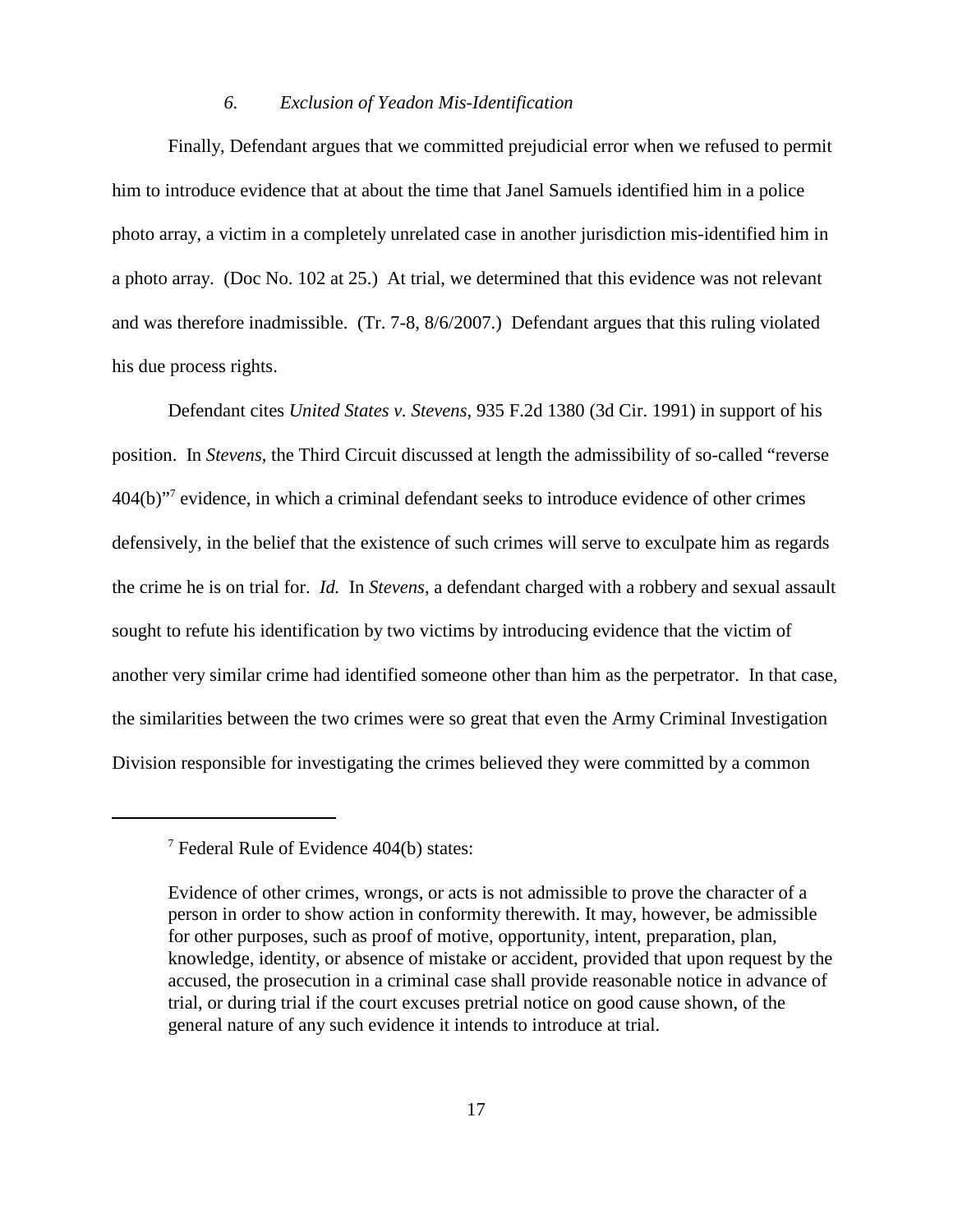perpetrator. *Id.* at 1401. Addressing the relevance question, the Third Circuit noted that "[t]he critical question is, of course, one of degree of similarity." *Id* The Court reversed the district court's decision to exclude evidence of the second crime, holding that such evidence should be admitted "first, [if it] rationally tends to disprove his guilt, and second, passes the Rule 403 balancing test." *Id.* at 1406.

In this case, the "other-crime" evidence that Defendant sought to admit fails to meet the necessary threshold under both Rule 401 and 403, as framed in *Stevens*. Unlike in *Stevens*, Defendant in this case made no effort to lay a foundation that the other-crime evidence he proffered bore any meaningful similarity to the crimes for which he was charged. Indeed, the record contains almost no information regarding the Yeadon carjacking for which the Defendant was supposedly misidentified, other than the fact that it was a carjacking. This dearth of evidence does not support a finding of relevance under Rule 401. A "reverse 404(b)" argument might have been advanced had Defendant proffered evidence to suggest that the two crimes were of a signature nature or were marked by a common *modus operandi*, such that the Yeadon perpetrator might have been a suspect in this case. Defendant, however, represented that he was not seeking to introduce the evidence "to prove there's somebody out there," but rather to show that "misidentifications can occur" and to determine "whether the identification [by the victim] in this case was proper." (Tr. 6-7, 8/6/2007.) In fact, Defendant conceded that the evidence was "not directly relevant to this case." (*Id.* at 7.)

Defendant's motion for a new trial based on the exclusion of the unrelated misidentification will be denied.

An appropriate Order follows.